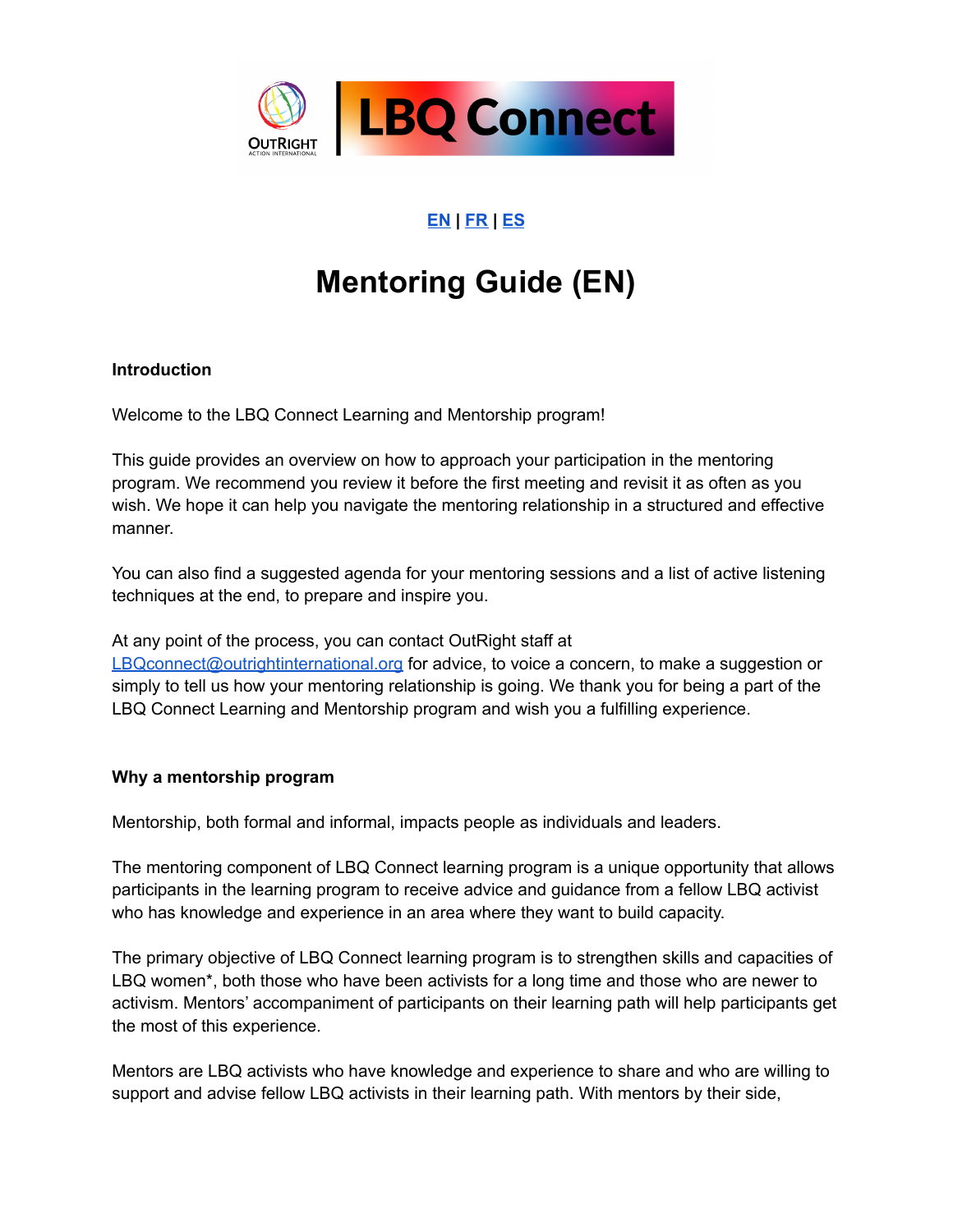

participants will gain the confidence, skills and experience to organize, build alliances, raise awareness, and advocate for laws, policies and resources to eliminate the inequalities and discrimination that affect LBQ women everyday. They will develop strong global and regional peer networks for sharing ideas and collaborating across borders.

The mentorship program will build solidarity and connection among LBQ activists of different generations, with different experiences, coming from different forms of activism and regions of the world. OutRight believes that fostering connections among activists will build a stronger ecosystem within global LBQ movements, which in turn will make a concrete difference in the lives of LBQ women around the world.

# **Values of the LBQ Connect mentoring program**

The world in which we live is defined by power and privilege, oppression and marginalization. OutRight believes in working across borders and identities to dismantle these oppressive systems, including when they are replicated within our own communities.

We want to structure the LBQ Connect mentoring program in a way that doesn't reinforce existing power dynamics within the movement based on age, geography, types of activism, hierarchical positions within organizations, etc. Instead, the aim of LBQ Connect mentorship program is to bridge over existing differences and create links across generations, experiences, and regions of the world.

That's why we encourage connections focused on the needs and requests of participants and on mentors' competence and experience. The idea is not to use the mentorship to teach and explain "how things are done" but rather to discuss how to experiment and do things differently, how to build the confidence to try something new, while getting inspiration from fellow activists.

This approach is different from peer support as the relationship between mentor and mentee is not symmetrical. While a successful mentoring relationship is one where both parties feel enriched, it is a priority of LBQ Connect to ensure that participants feel supported by their mentor and advised on small and big challenges they face in their activism.

Cultural and psychological safety are important elements of mentorship. We aim to create the conditions such that mentors and mentees are comfortable with being open about their vulnerabilities and are motivated to build a relationship of trust. If this becomes challenging, participants to the mentoring program can contact OutRight at any time [LBQconnect@outrightinternational.org](mailto:LBQconnect@outrightinternational.org)

**Matching - How do we do it**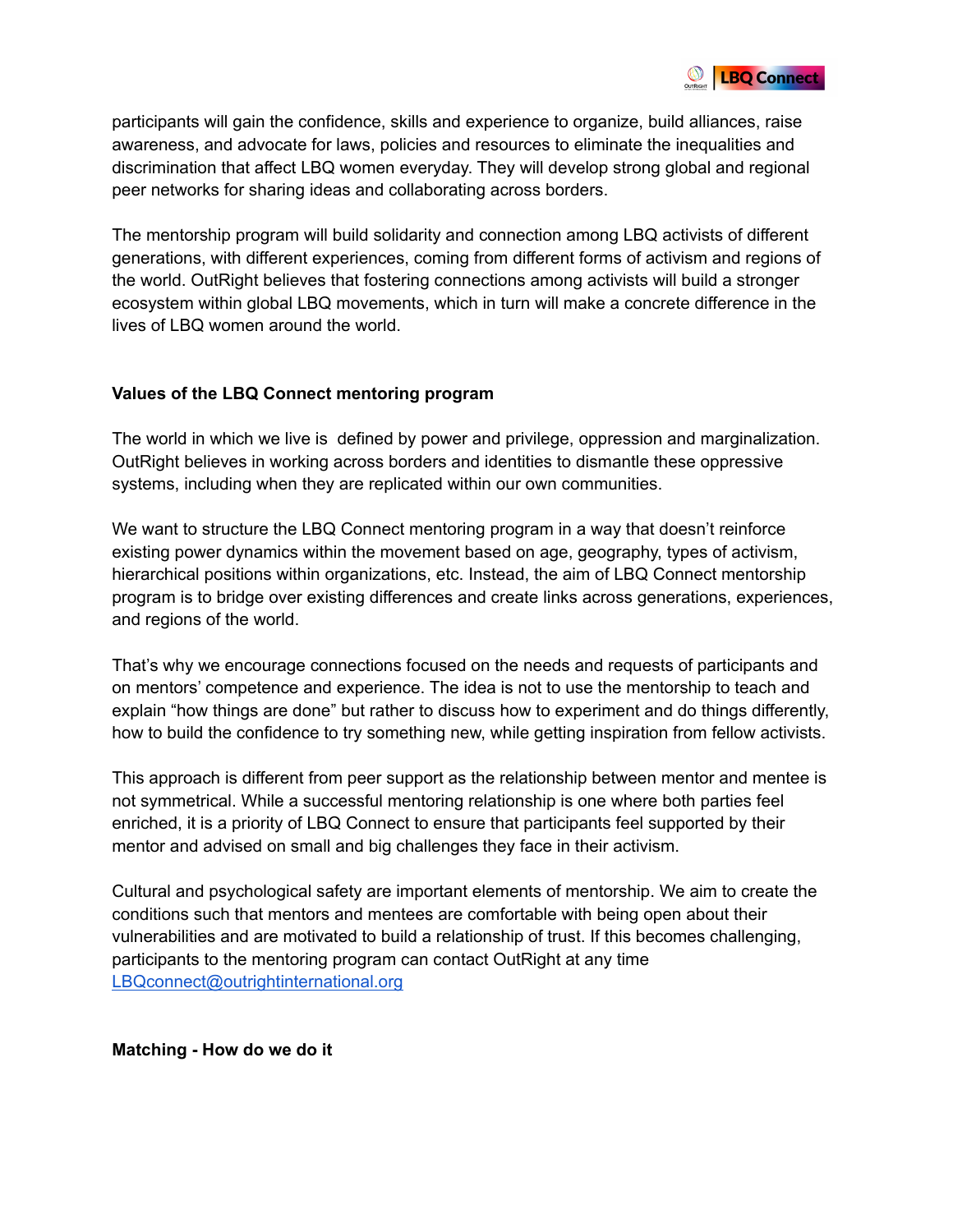

In the consultation phase of the design of the LBQ Connect program, we asked 30 LBQ activists what the main criteria for matching should be. Their responses informed the needs assessment we included in the application forms. Participants are invited to indicate the main characteristics they wish to find in their mentors, among them:

Being from the same region; Being from a different region; Good understanding of their context; Similar approach to activism; Similar priorities; Specific skills and experience.

As this is a limited list of criteria, we also ask participants in an open question to describe their dream mentor and to share any additional request they have on their mentor's profile and the preferred language(s) of the mentorship.

Mentors have been asked to indicate in their application form the activist skills where they have knowledge and experience they are able to share with LBQ Connect participants.

OutRight will conduct the matching based on the responses provided by mentors and mentees in their application forms.

# **A successful mentoring relationship**

To develop a successful mentoring partnership, the relationship needs trust, commitment and effective communication from both mentor and mentee. A mentoring relationship is a process of two-way learning that develops skills, allows one to think better and bigger, and is rewarding for both the mentor and the mentee.

Mentors are expected to have at least one 1-hour call with the mentee per month. They will agree when to have the call and on the platform to use for their virtual meetings, taking into account relevant safety measures. Apart from the monthly call, we encourage mentors and mentees to agree on preferred communication methods and frequency of contact between calls, being mindful of the respective availability.

Mentees are expected to prepare for meetings, identify questions and issues where they need support, and be open regarding any concerns or expectations. Mentors will offer support by making available their knowledge and experience, will be active listeners and will provide constructive feedback, encouraging and motivating their mentee.

Those mentees who will decide to apply for the grant program can use their meetings with the mentor to receive advice and feedback on their application.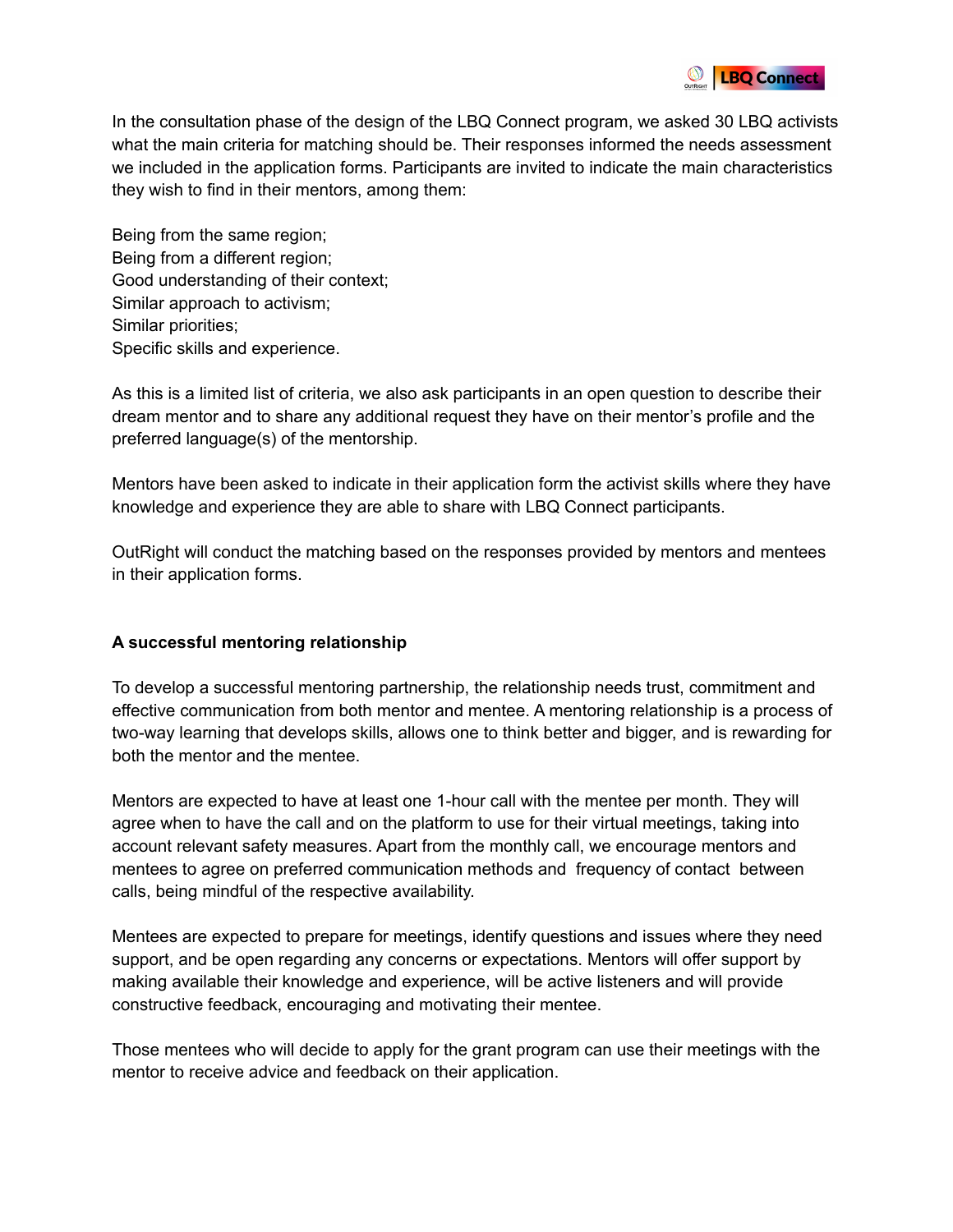

# **Check-ins and evaluations**

OutRight will conduct two anonymous evaluation surveys for mentors and participants, halfway through and at the end of the process. We will make adjustments to the program based on feedback received.

We will also conduct regular check-ins with participants to hear how the mentorship is progressing for them and to reflect collectively on the experience. These check-ins will be embedded in the collective sessions of the learning program.

The email [LBQconnect@outrightinternational.org](mailto:LBQconnect@outrightinternational.org) can be used for sharing feedback, advice, and concerns at any point in the process.

# **Annex 1: Agenda for mentoring meetings**

We recommend that the mentee create an agenda for each mentorship meeting and to share it with the mentor in advance.

Below are some suggested agenda items to inspire participants.

First meeting:

- Share about your LBQ activism (both share)
- Goals for the mentorship what can the mentorship bring to your activism (both share)
- What would a successful meeting look like? (both share)
- What would a successful mentorship look like? (both share)

Subsequent meetings:

- Share some updates since last meeting (both share)
- Purpose of the meeting (mentee)
- What would the mentee like to gain goals for the meeting (mentee)
- Network advice and network groups to join (mentor)
- Introductions to people who can help (mentor)
- Some challenges you faced in your work and how you overcame (mentor)
- Share what enabled you to achieve an important goal (mentor)

Before you wrap up your meeting:

- Quick review of any items you committed (both share)
- Book next meeting (both)
- If relevant, agree on a mini 'assignment' based on the conversation (mentor)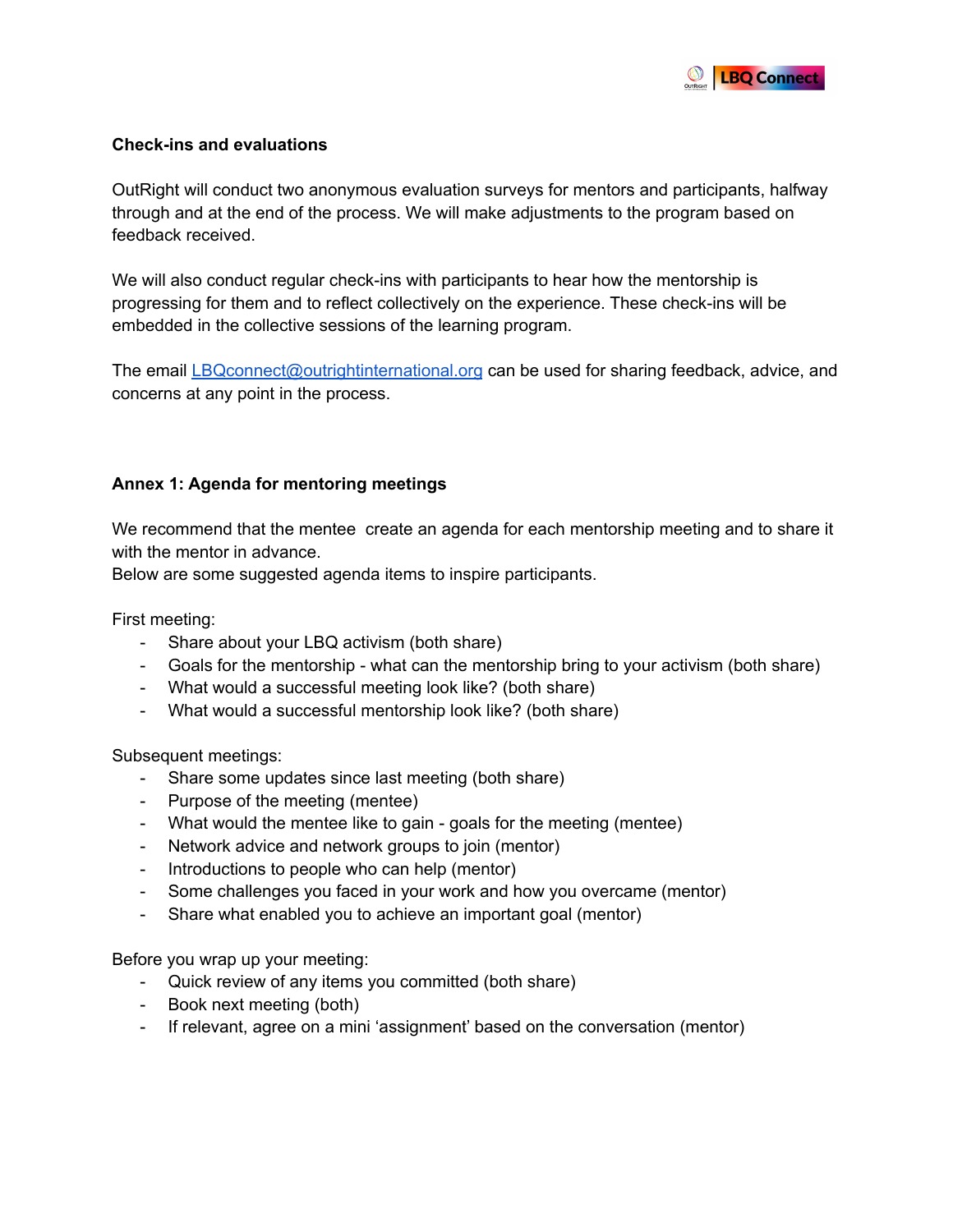

### **Annex 2: Active listening techniques**

Trust is the pillar of mentoring relationships. Active listening involves techniques that show you are genuinely interested in the other person, understand them, and are empathetic to them.

Here are some active listening tips that will help mentors with trust-building:

- **Be present**: It's easy to get distracted by thoughts or external factors when you are not talking. Take notes and practice being mindful when your mentee is talking. This will help you stay focused and get all the information.
- **Show interest:** Use your body language to show that you are genuinely interested in the conversation and carefully listening to it.
- **Don't interrupt:** Interrupting conveys the message you are not genuinely interested in what the other person is saying, you want to jump to a conclusion and end the conversation.
- **Seek clarification**: Ask specific questions to get clarity. You can ask open-ended questions like *"can you give an example of what you said?" or "what do you mean when you say…"*. This helps reduce misunderstandings and contributes to trust-building.
- **Provide non-judgemental feedback:** Consider paraphrasing what is being said- *"what I'm hearing is...", "It sounds like you're saying…",* etc. Wait till your mentee is finished talking before you ask questions or paraphrase. You are not in a hurry to express your ideas. Summarize what you heard at the end of a conversation.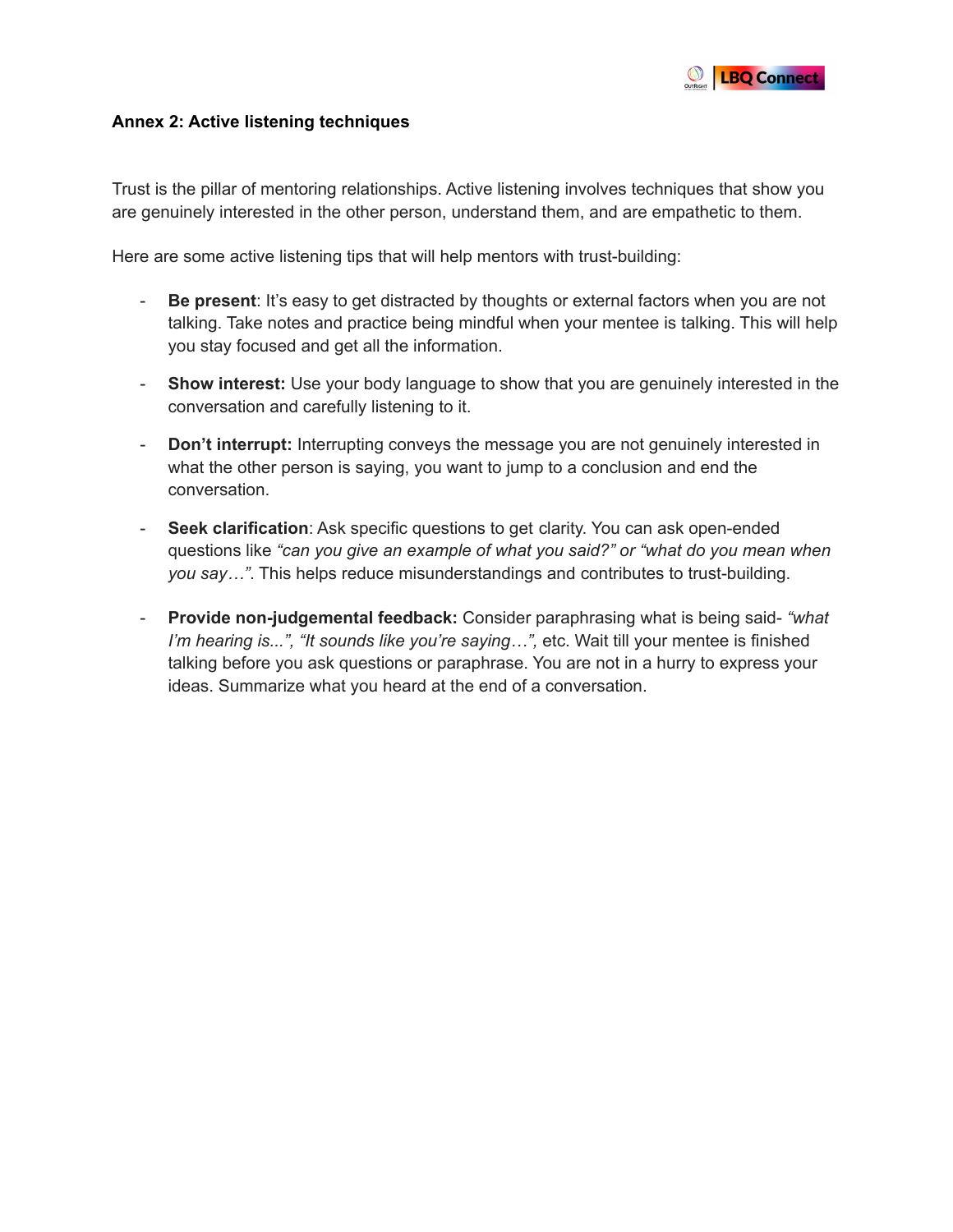

# **Guide de mentorat (FR)**

#### <span id="page-5-0"></span>**Introduction**

Bienvenu·e·s au programme d'apprentissage et de mentorat LBQ Connect !

Ce guide donne un aperçu de la façon d'aborder votre participation au programme de mentorat. Nous vous recommandons de le lire avant la première réunion et de le reconsulter aussi souvent que vous le souhaitez. Nous espérons qu'il vous aidera à appréhender la relation de mentorat d'une manière structurée et efficace.

Vous trouverez également une suggestion d'ordre du jour pour vos séances de mentorat et une liste de techniques d'écoute active à la fin, pour vous préparer et vous inspirer.

À tout moment du processus, vous pouvez contacter le personnel d'OutRight à l'adresse suivante : [LBQconnect@outrightinternational.org](mailto:LBQconnect@outrightinternational.org) , afin d'obtenir des conseils, faire part d'une préoccupation, faire une suggestion ou simplement pour nous dire comment se déroule votre relation de mentorat. Nous vous remercions de faire partie du programme d'apprentissage et de mentorat LBQ Connect et vous souhaitons une expérience enrichissante.

#### **Pourquoi un programme de mentorat**

Le mentorat, qu'il soit formel ou informel, a un impact sur les personnes en tant qu'individus et leaders.

Le volet mentorat du programme d'apprentissage LBQ Connect est une opportunité unique qui permet aux participant·e·s du programme d'apprentissage de recevoir des conseils et des directives de la part d'un·e autre militant·e LBQ qui a des connaissances et de l'expérience dans un domaine où ils·elles·iels veulent renforcer leurs capacités.

L'objectif principal du programme d'apprentissage LBQ Connect est de renforcer les compétences et les capacités des femmes LBQ, qu'elles·iels soient militantes de longue date ou novices dans l'activisme. L'accompagnement des participant·e·s par les mentors sur leur parcours d'apprentissage aidera les participant·e·s à tirer le meilleur parti de cette expérience.

Les mentors sont des militant·e·s LBQ qui ont des connaissances et des expériences à partager et qui sont prêt·e·s à soutenir et conseiller d'autres militant·e·s LBQ dans leur parcours d'apprentissage. Avec des mentors à leurs côtés, les participant·e·s acquerront la confiance, les compétences et l'expérience nécessaires pour s'organiser, créer des alliances, sensibiliser, et plaider pour des lois, des politiques et des ressources afin d'éliminer les inégalités et les discriminations qui touchent les femmes LBQ au quotidien. Elles·Iels développeront de solides réseaux de pairs mondiaux et régionaux pour partager des idées et collaborer au-delà des frontières.

Le programme de mentorat renforcera la solidarité et les liens entre les militant·e·s LBQ de différentes générations, avec des expériences différentes, venant de différentes formes d'activisme et de différentes régions du monde. OutRight est convaincu que le fait d'encourager les liens entre les militant·e·s permettra de construire un écosystème plus fort au sein des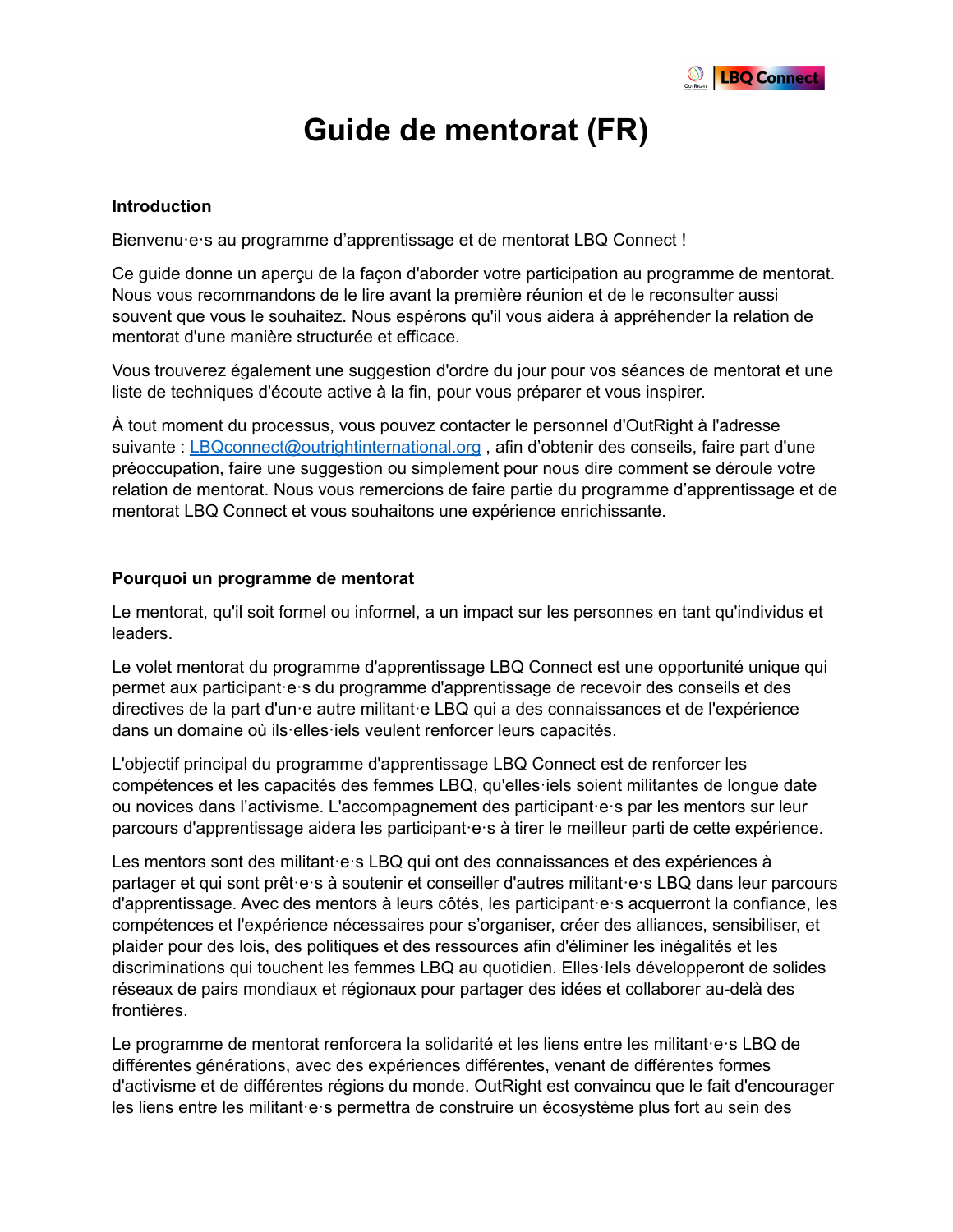

mouvements LBQ mondiaux, qui apportera à son tour un changement concret dans la vie des femmes LBQ à travers le monde.

#### **Valeurs du programme de mentorat LBQ Connect**

Le monde dans lequel nous vivons est défini par le pouvoir et les privilèges, l'oppression et la marginalisation. OutRight est persuadé qu'il faut travailler au-delà des frontières et des identités pour démanteler ces systèmes oppressifs, y compris lorsqu'ils sont reproduits au sein de nos propres communautés.

Nous voulons structurer le programme de mentorat LBQ Connect d'une manière qui ne renforce pas les dynamiques de pouvoir existantes au sein du mouvement, basées sur l'âge, la géographie, les types d'activisme, les positions hiérarchiques au sein des organisations, etc. Au lieu de cela, l'objectif du programme de mentorat LBQ Connect est de combler les différences existantes et de créer des liens entre les générations, les expériences, et les régions du monde.

C'est pourquoi nous encourageons les connexions centrées sur les besoins et les requêtes des participant·e·s et sur la compétence et l'expérience des mentors. L'idée n'est pas d'utiliser le mentorat pour enseigner et expliquer "comment on fait les choses", mais plutôt de discuter de la manière d'expérimenter et de faire les choses différemment, comment acquérir la confiance nécessaire pour essayer quelque chose de nouveau, tout en s'inspirant des autres activistes.

Cette approche est différente du soutien par les pairs car la relation entre le mentor et le·la·li mentoré·e n'est pas symétrique. Si une relation de mentorat réussie est celle où les deux parties se sentent enrichies, la priorité de LBQ Connect est de s'assurer que les participant·e·s se sentent soutenu·e·s par leur mentor et conseillé·e·s sur les petits et grands défis qu'ils·elles·iels rencontrent dans leur activisme.

La sécurité culturelle et psychologique est un élément important du mentorat. Nous cherchons à créer les conditions idéales pour que les mentors et les mentoré·e·s se sentent à l'aise pour parler ouvertement de leurs vulnérabilités et soient motivé·e·s pour construire une relation de confiance. Si cela devient difficile, les participant·e·s au programme de mentorat peuvent contacter OutRight à tout moment [LBQconnect@outrightinternational.org](mailto:LBQconnect@outrightinternational.org)

#### **Jumelage - Comment le faisons-nous ?**

Lors de la phase de consultation pour la conception du programme LBQ Connect, nous avons demandé à 30 militant·e·s LBQ quels devraient être les principaux critères de jumelage. Leurs réponses ont servi à l'évaluation des besoins que nous avons incluse dans les formulaires de candidature. Les participant·e·s sont invité·e·s à indiquer les principales caractéristiques qu'ils souhaitent trouver chez leurs mentors, parmi lesquelles :

Être originaire de la même région ;

Être originaire d'une région différente ;

Bonne compréhension de leur contexte ;

Une approche similaire de l'activisme ;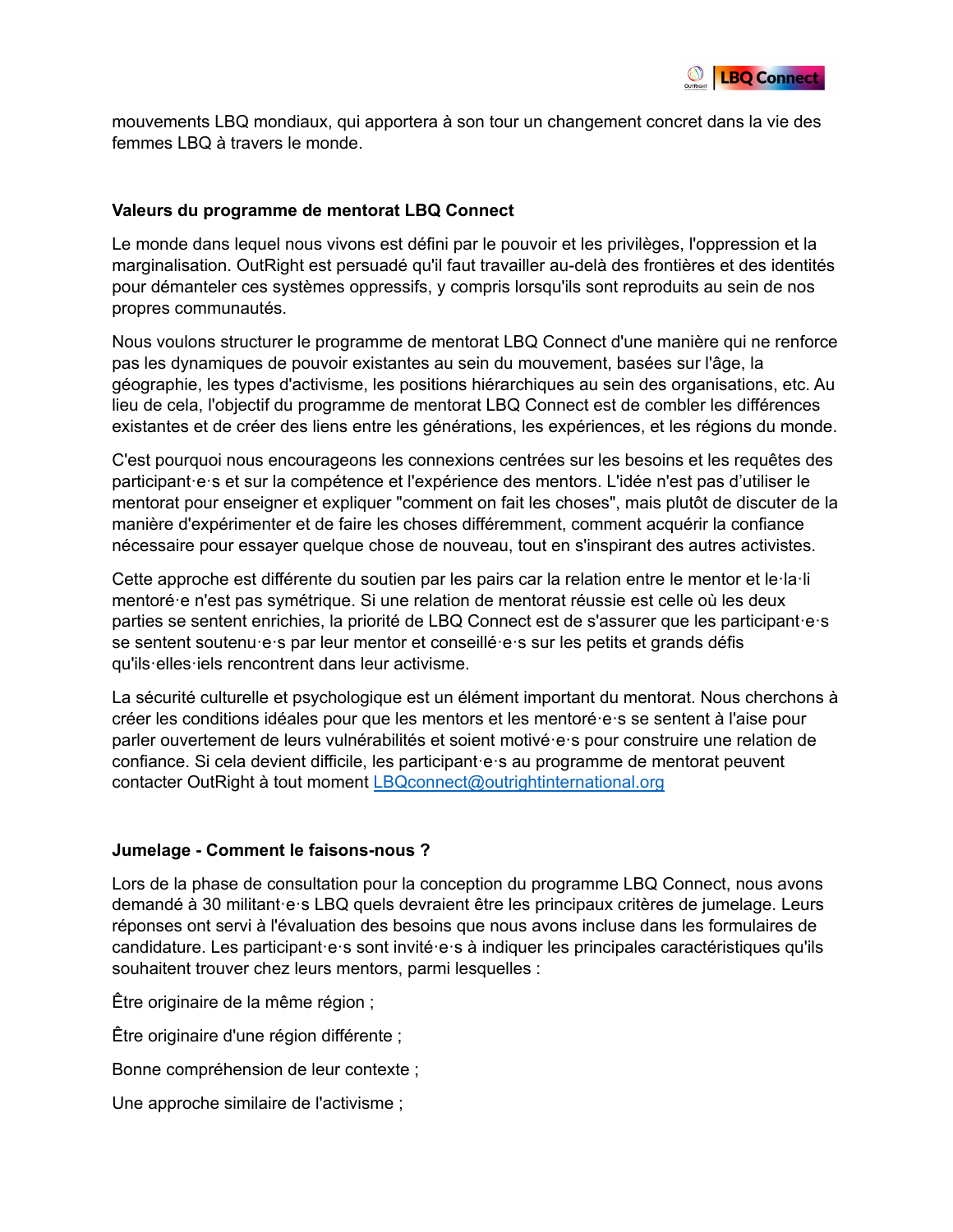

Des priorités similaires ;

Compétences et expériences spécifiques.

Comme il s'agit d'une liste limitée de critères, nous demandons également aux participant·e·s, dans une question ouverte, de décrire leur mentor idéal et de partager toute requête supplémentaire qu'ils·elles·iels puissent avoir sur le profil de leur mentor et la ou les langue(s) préférée(s) du mentorat.

Les mentors ont été invité·e·s à indiquer dans leur formulaire de candidature leurs domaines de compétence militante dans lesquels ils·elles·iels disposent de connaissances et d'expériences qu'ils·elles·iels sont en mesure de partager avec les participant·e·s de LBQ Connect.

OutRight effectuera le jumelage sur la base des réponses fournies par les mentors et les mentoré·e·s dans leurs formulaires de candidature.

#### **Une relation de mentorat réussie**

Pour développer un partenariat de mentorat réussi, la relation doit être basée sur la confiance, l'engagement et la communication efficace, tant de la part du mentor que du·de la·de li mentoré·e. Une relation de mentorat est un processus d'apprentissage à double sens qui développe des compétences, permet de penser mieux et plus grand, et est gratifiant pour le mentor et le·la·li mentoré·e.

Les mentors doivent avoir au moins un appel d'une heure par mois avec le·la·li mentoré·e. Ils·elles·iels conviendront du moment de l'appel et de la plateforme à utiliser pour leurs réunions virtuelles, tout en prenant en considération les mesures de sécurité pertinentes. Outre l'appel mensuel, nous encourageons les mentors et les mentoré·e·s à convenir de leurs méthodes de communication préférées et de la fréquence des contacts entre les appels, en tenant compte de la disponibilité de chacun.

Les mentoré e s sont tenu e s de se préparer aux réunions, d'identifier les questions et les problèmes pour lesquels ils·elles·iels ont besoin de soutien et de faire preuve de franchise en ce qui concerne leurs préoccupations ou leurs attentes. Les mentors offrent leur soutien en mettant à disposition leurs connaissances et leur expérience, seront des auditeurs actifs et fourniront des commentaires constructifs, en encourageant et en motivant leur mentoré·e.

Les mentoré e s qui décideront de postuler au programme de subventions pourront profiter de leurs réunions avec le mentor pour recevoir des conseils et des commentaires sur leur candidature.

# **Contrôles et évaluations**

OutRight réalisera deux enquêtes d'évaluation anonymes pour les mentors et les participant·e·s, à mi-parcours et à la fin du processus. Nous apporterons des ajustements au programme en fonction des commentaires reçus.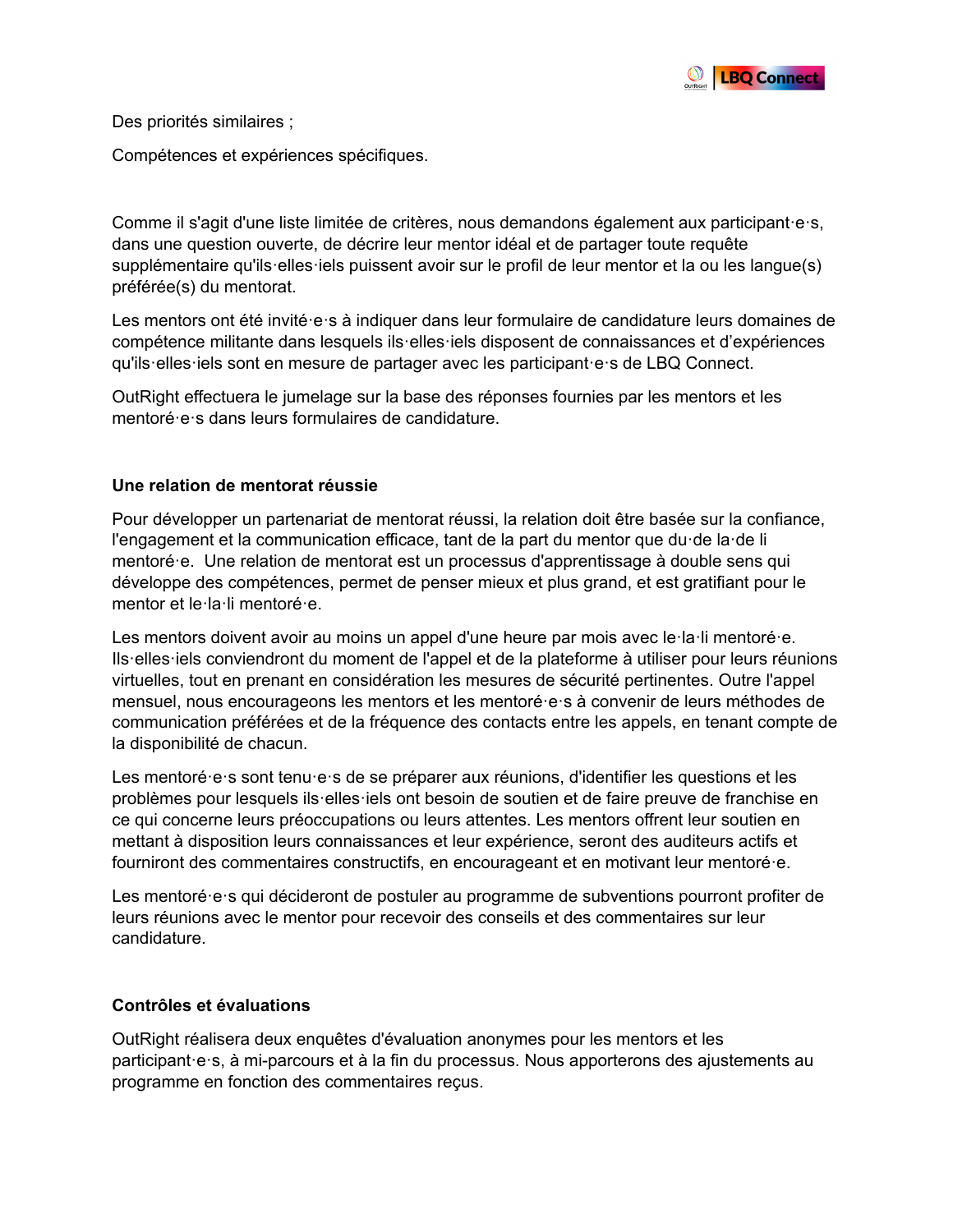

Nous effectuerons également des contrôles réguliers avec les participant·e·s afin de savoir comment le mentorat progresse pour eux·elles·iels et de réfléchir collectivement à l'expérience. Ces contrôles seront intégrés dans les sessions collectives du programme d'apprentissage.

L'adresse e-mail [LBQconnect@outrightinternational.org](mailto:LBQconnect@outrightinternational.org) peut être utilisée pour partager des commentaires, des conseils et des préoccupations à tout moment du processus.

# **Annexe 1 : Ordre du jour des réunions de mentorat**

Nous recommandons au·à la·à li mentoré·e de créer un ordre du jour pour chaque réunion de mentorat et de le partager à l'avance avec le mentor.

Vous trouverez ci-dessous quelques suggestions d'ordre du jour pour inspirer les participant·e·s.

Première réunion :

- Parlez de votre militantisme LBQ (les deux partagent).

- Objectifs du mentorat - ce que le mentorat peut apporter à votre activisme (les deux partagent).

- À quoi ressemblerait une réunion réussie ? (les deux partagent)
- À quoi ressemblerait un mentorat réussi ? (les deux partagent)

Rencontres ultérieures :

- Partagez quelques mises à jour depuis la dernière réunion (les deux partagent)
- But de la réunion (mentoré·e)
- Les benefices qu'aimerait tirer le·la·li mentoré·e objectifs de la réunion (mentoré·e)
- Conseils sur le réseau et groupes de réseau à rejoindre (mentor)
- Présentation de personnes qui peuvent aider (mentor)

- Quelques défis que vous avez rencontrés dans votre travail et comment vous les avez surmontés (mentor)

- Partagez ce qui vous a permis d'atteindre un objectif important (mentor)

Avant de conclure votre réunion :

- Passez rapidement en revue les points que vous avez engagés (les deux partagent)
- Programmez la prochaine réunion (les deux)
- Si cela est pertinent, convenez d'un mini " devoir " basé sur la conversation (mentor).

# **Annexe 2 : Techniques d'écoute active**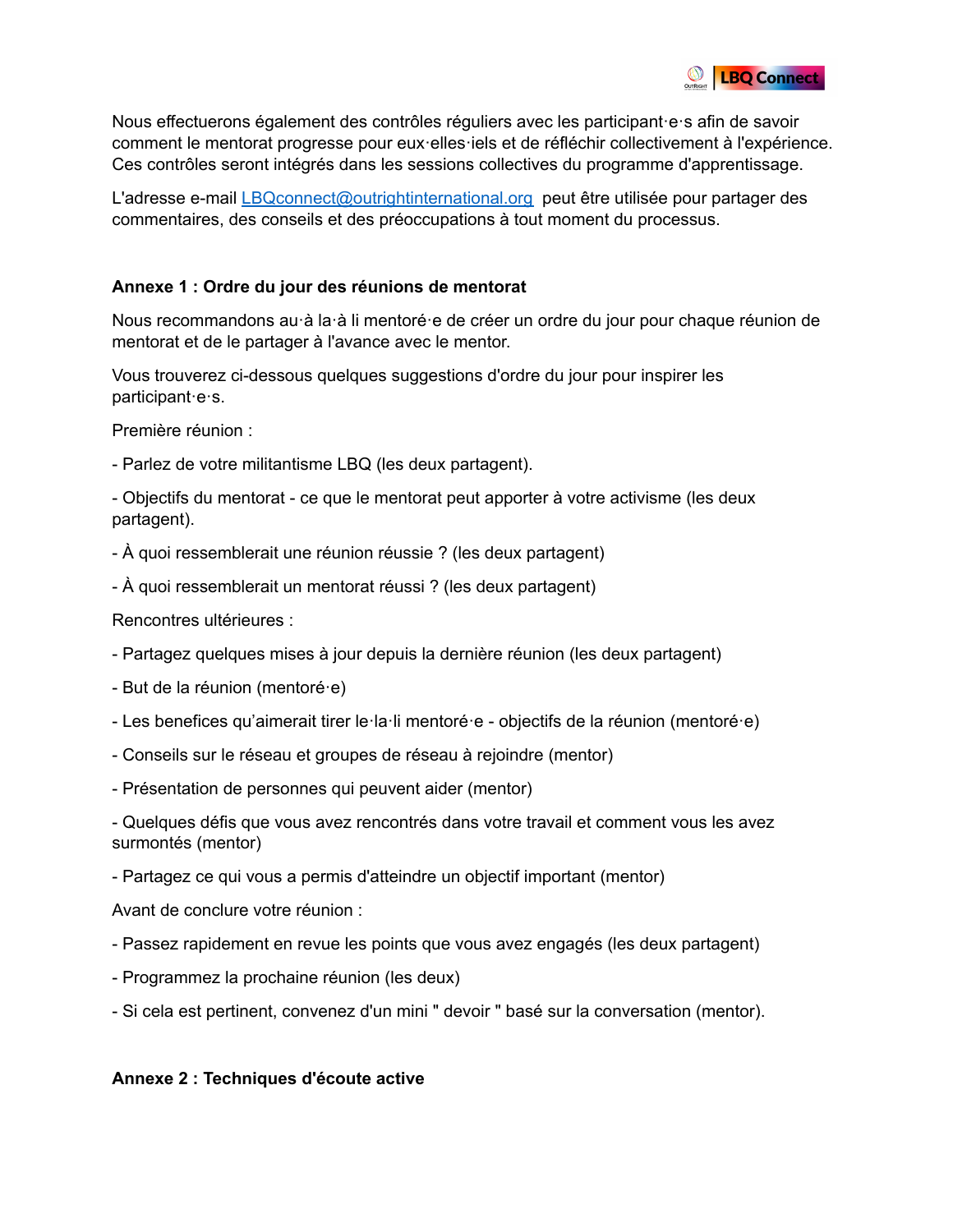

La confiance est le pilier des relations de mentorat. L'écoute active implique des techniques qui montrent que vous êtes sincèrement intéressé·e par l'autre personne, que vous la comprenez et que vous faites preuve d'empathie à son égard.

Voici quelques conseils d'écoute active qui aideront les mentors à instaurer la confiance :

- **Soyez présent·e** : Il est facile d'être distrait par des pensées ou des facteurs externes lorsque vous ne parlez pas. Prenez des notes et entraînez-vous à être attentif·ve lorsque votre mentoré·é est en train de parler. Cela vous aidera à rester concentré·e et à obtenir toutes les informations.

- **Montrez votre intérêt** : Utilisez votre langage corporel pour montrer que vous êtes réellement intéressé·e par la conversation et que vous l'écoutez attentivement.

- **N'interrompez pas** : L'interruption transmet le message que vous n'êtes pas réellement intéressé·e par ce que dit votre interlocuteur, et que vous voulez tirer une conclusion rapide et mettre fin à la conversation.

- **Demandez des éclaircissements** : Posez des questions précises pour obtenir des éclaircissements. Vous pouvez poser des questions ouvertes telles que "pouvez-vous donner un exemple de ce que vous avez dit ? " ou bien " Que voulez-vous dire par… ? ". Cela permet de réduire les malentendus et contribue à instaurer la confiance.

- **Fournissez un feedback qui ne porte pas de jugement** : Envisagez de paraphraser ce qui est dit - "Ce que j'entends est...", "On dirait que tu dis que...", etc. Attendez que votre mentoré·é ait fini de parler avant de poser des questions ou de paraphraser. Vous n'êtes pas pressé·e d'exprimer vos idées. Résumez ce que vous avez entendu à la fin d'une conversation.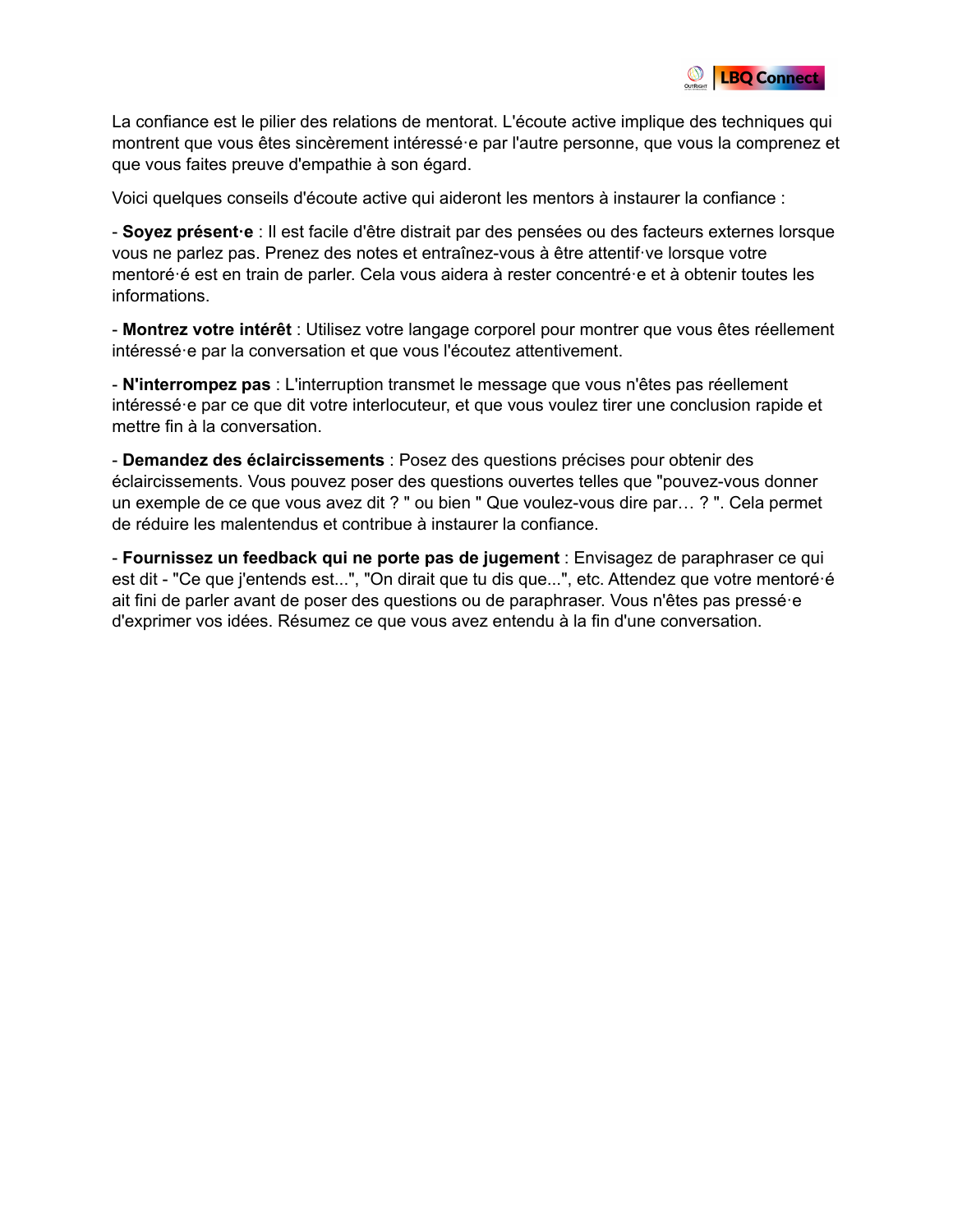

# **Guía de Mentoría (ES)**

#### <span id="page-10-0"></span>**Introducción**

¡Bienvenides al Programa de Aprendizaje y Mentoría de LBQ Connect!

Esta guía ofrece una descripción general con recomendaciones para su participación en el programa de mentoría.

Le recomendamos que lo revise antes de la primera reunión y lo vuelva a explorar tantas veces como desee. Esperamos que pueda ayudarle a navegar en su vínculo con la mentoría de una manera estructurada y efectiva.

También puede encontrar una agenda sugerida para sus sesiones de mentoría y una lista de técnicas de escucha activa al final, para prepararse e inspirarse.

En cualquier momento del proceso, puede comunicarse con el equipo de OutRight en [LBQconnect@outrightinternational.org](mailto:LBQconnect@outrightinternational.org) para obtener asesoramiento, expresar una duda, hacer una sugerencia o simplemente decirnos cómo va su vínculo de mentoría. Le agradecemos por ser parte del Programa de Aprendizaje y Mentoría de LBQ Connect y le deseamos una experiencia satisfactoria.

#### **¿Por qué un programa de mentoría?**

La mentoría, tanto formal como informal, impacta en la vida personal y el liderazgo de las personas.

El componente de mentoría del programa de aprendizaje de LBQ Connect es una oportunidad única que permite, a les participantes en el programa de aprendizaje, el recibir consejos y apoyo de une compañere activista LBQ que tiene conocimiento y experiencia en temáticas en la que desean desarrollar sus capacidades.

El objetivo principal del programa de aprendizaje LBQ Connect es fortalecer las habilidades y capacidades de mujeres\* LBQ, tanto aquelles que han sido activistas durante mucho tiempo como aquelles que han empezado hace poco. El acompañamiento de les mentores a les participantes en su camino de aprendizaje les ayudará a aprovechar al máximo esta experiencia.

Les mentores son activistas LBQ que tienen conocimientos y experiencia para compartir y que están dispuestes a apoyar y asesorar a otres activistas LBQ en su camino de aprendizaje. Con mentores a su lado, les participantes obtendrán la confianza, las habilidades y la experiencia para organizarse, construir alianzas, crear conciencia y hacer incidencia a favor de leyes, políticas y recursos para eliminar las desigualdades y la discriminación que afectan a mujeres LBQ todos los días. Desarrollarán fuertes redes globales y regionales de compañeres para compartir ideas y colaborar más allá de las fronteras.

El programa de mentoría construirá relaciones de solidaridad y conexión entre activistas LBQ de varias generaciones, con experiencias diversas, provenientes de distintas formas de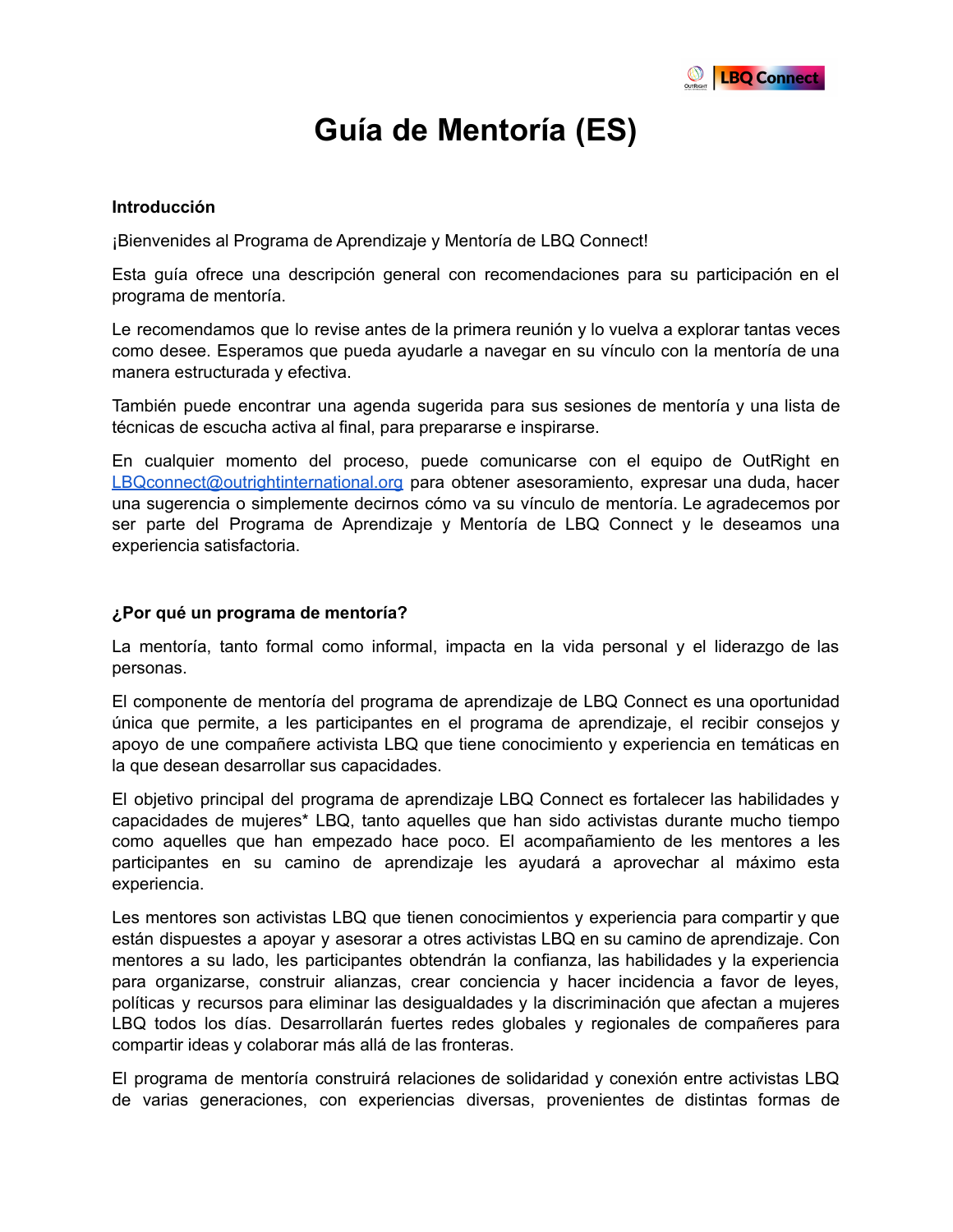

activismo y regiones del mundo. OutRight cree que fomentar estas redes entre activistas construirá un ecosistema más fuerte dentro de los movimientos LBQ globales, lo que a su vez marcará una diferencia concreta en la vida de mujeres LBQ en todo el mundo.

#### **Valores del Programa de Mentoría LBQ Connect**

El mundo en el que vivimos está marcado por el poder y el privilegio, la opresión y la marginación. OutRight aspira a trabajar más allá de las fronteras e identidades para deconstruir estos sistemas opresivos, incluso cuando se replican dentro de nuestras propias comunidades.

Queremos estructurar el programa de mentoría de LBQ Connect de una manera que no refuerce las dinámicas de poder existentes dentro del movimiento en relación a la edad, la geografía, los tipos de activismo, las posiciones jerárquicas dentro de las organizaciones, etc. En cambio, el programa de mentoría de LBQ Connect considera como objetivo la superación de las diferencias existentes y crear vínculos entre generaciones, experiencias y regiones del mundo.

Por eso, facilitamos vínculos enfocados en las necesidades y solicitudes de les participantes y en la competencia y experiencia de les mentores. La idea no es utilizar la mentoría para enseñar y explicar "cómo se hacen las cosas", sino más bien es un espacio para conversar sobre cómo experimentar y hacer las cosas de maneras distintas, cómo desarrollar la confianza para trabajar de una manera nueva, mientras se inspira en otres activistas.

Este enfoque se diferencia de los programas de apoyo entre pares, ya que una relación de mentoría no es simétrica. Una mentoría exitosa es aquella en la que ambas partes se sienten enriquecidas, pero es la prioridad más importante para LBQ Connect garantizar que les participantes se sientan apoyades por su mentore y asesorades sobre los pequeños y grandes desafíos que enfrentan en su activismo.

La seguridad cultural y psicológica son elementos importantes para la mentoría. Nuestro objetivo es crear las condiciones para que les mentores y les mentades se sientan cómodes hablando de sus vulnerabilidades y estén motivades para construir una relación de confianza. Si esto se convierte en una dificultad, les participantes del programa de mentoría pueden comunicarse con OutRight en cualquier momento al correo electrónico [LBQconnect@outrightinternational.org](mailto:LBQconnect@outrightinternational.org)

#### **Vinculación de perfiles - ¿Cómo lo hacemos?**

En la fase de consulta del diseño del programa de LBQ Connect, preguntamos a 30 activistas LBQ cuáles deberían ser los criterios principales para vincular a mentores y mentades. Sus respuestas señalaron la necesidad de una evaluación la cual incluimos en los formularios de solicitud. Por ello, se invita a les participantes a indicar las principales características que desean encontrar en sus mentores, entre ellas:

Ser de la misma región; Ser de una región distinta; Adecuado conocimiento de su contexto; Enfoques similares en el activismo;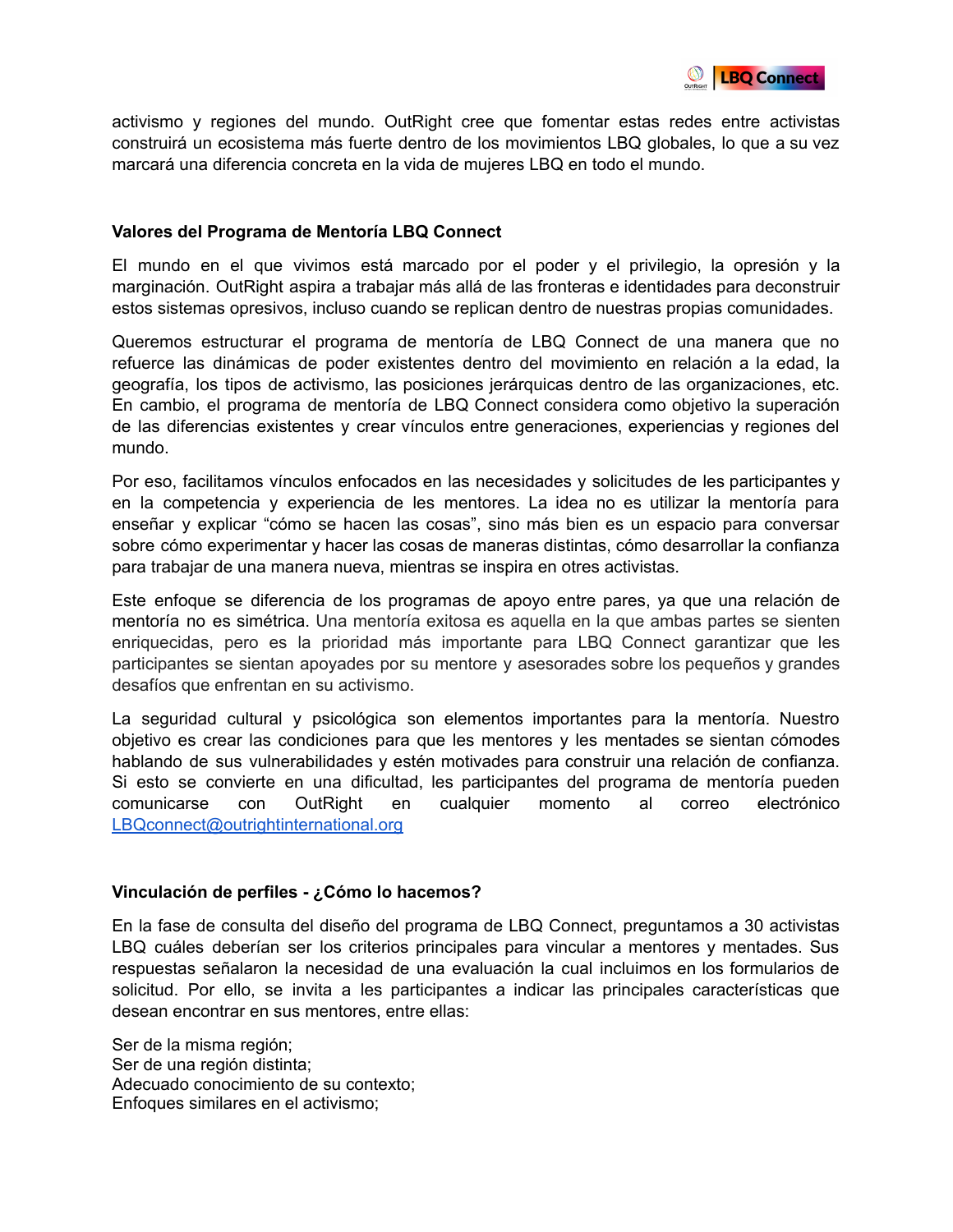

Prioridades similares; Habilidades y experiencias determinadas

Como esta es una lista limitada de criterios, también les pedimos a les participantes en una pregunta abierta que describan a le mentore de sus sueños y que compartan cualquier solicitud adicional que tengan sobre el perfil de su mentore y los idiomas preferidos de la mentoría.

Por su parte, se les ha pedido a les mentores que indiquen en su formulario de solicitud qué habilidades de activista tienen y cuánta experiencia, así como qué otros conocimientos tienen que puedan compartir con les participantes de LBQ Connect.

OutRight conectará a les mentores con mentades tomando en cuenta sus respuestas en los formularios de solicitud.

#### **Una mentoría exitosa**

Para desarrollar una mentoría exitosa, el vínculo necesita se construido en base a la confianza, compromiso y comunicación efectiva tanto de le mentore como de le mentade. Una mentoría es un proceso de aprendizaje bidireccional que desarrolla habilidades, permite formular mejores y más grandes ideas, y es gratificante tanto para le mentore como para le mentade.

Les mentores deberán tener, al menos, una llamada de una hora por mes con le mentade. Acordarán cuándo tener la llamada y qué plataforma utilizarán para sus reuniones virtuales, tomando en cuenta las medidas de seguridad pertinentes. Además de la llamada mensual, sugerimos a les mentores y mentades acordar los métodos de comunicación preferidos y la frecuencia de contacto entre llamadas, teniendo en cuenta la disponibilidad respectiva.

Les mentades deberán prepararse para las reuniones, identificar preguntas y problemas en los que necesitan apoyo y tener apertura con respecto a cualquier duda o expectativa. Les mentores ofrecerán apoyo compartiendo su conocimiento y experiencia, escucharán activamente y brindarán comentarios constructivos, alentando y motivando a su mentade.

Aquelles mentades que decidan postularse para el programa de financiamiento pueden usar sus reuniones con le mentore para recibir consejos y comentarios sobre su solicitud.

#### **Reuniones de estatus y evaluaciones**

OutRight realizará dos encuestas de evaluación anónimas para mentores y participantes a la mitad y al final del programa. Los resultados de estas encuestas nos permitirán ajustar el programa en función de los comentarios recibidos.

También organizaremos reuniones regularmente con les participantes para conocer el estatus del programa, escuchar cómo está avanzando la mentoría y para reflexionar juntes sobre la experiencia. Estas reuniones de estatus se integrarán a las sesiones colectivas del programa de aprendizaje.

Para compartir comentarios, consejos y dudas en cualquier momento del proceso, diríjase al correo electrónico [LBQconnect@outrightinternational.org](mailto:LBQconnect@outrightinternational.org)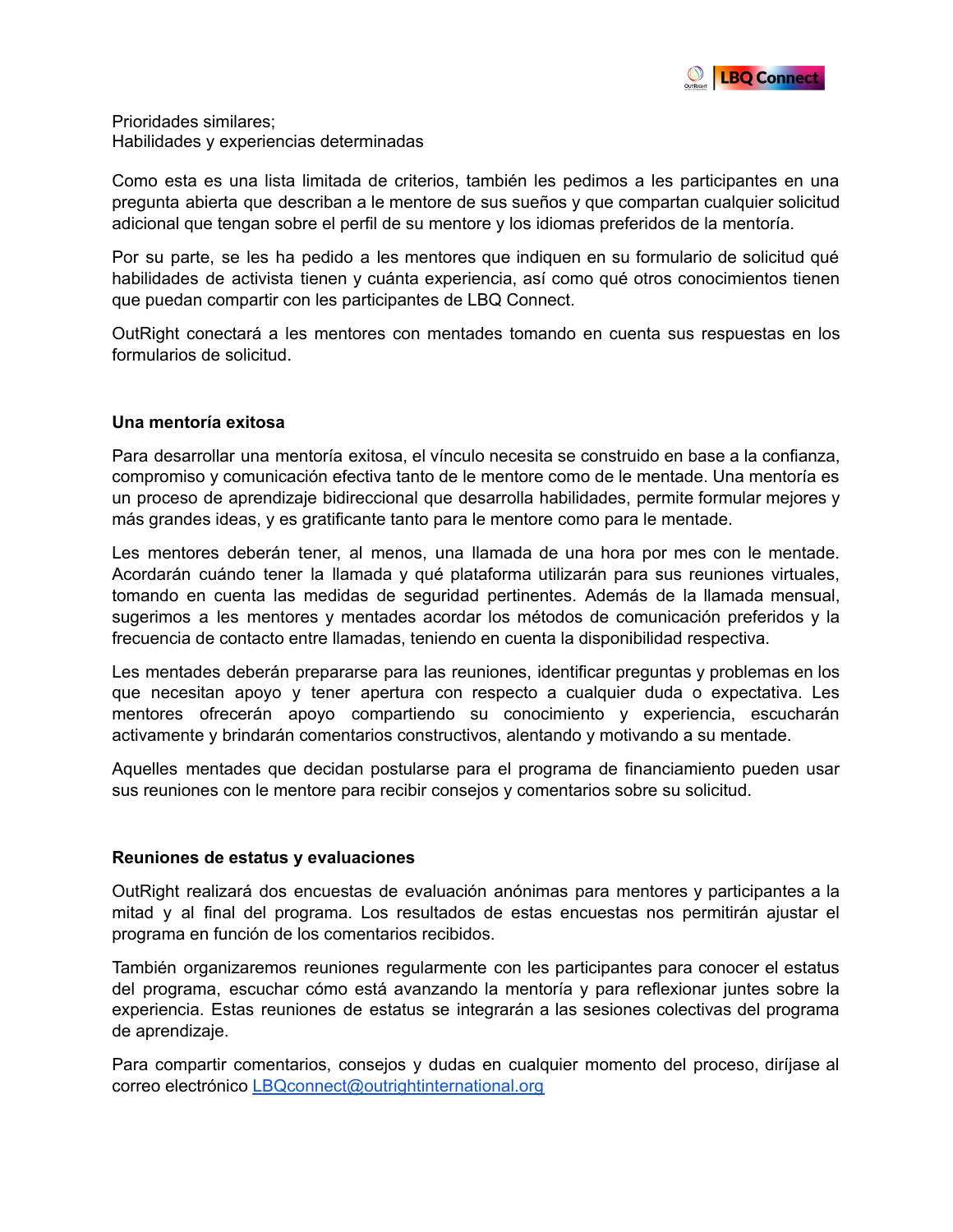

#### **Anexo 1: Agenda para las reuniones de mentoría**

Recomendamos que le mentade desarrolle una agenda para cada reunión de mentoría y la comparta con le mentore con anticipación. A continuación, se sugieren algunos puntos de la agenda para inspirar a les participantes.

Primera reunión:

- Intercambio de experiencias en el activismo LBQ (ambes comparten)

- Objetivos de la mentoría - ¿Qué puede aportar la mentoría a tu activismo? (ambes comparten)

- ¿Cómo sería una reunión exitosa? (ambes comparten)
- ¿Cómo sería una mentoría exitosa? (ambes comparten)

Reuniones siguientes:

- Intercambiar algunas actualizaciones desde la última reunión (ambes comparten)
- Propósito de la reunión (mentade)
- ¿Qué le gustaría ganar a le mentade? Metas para la reunión (mentade)
- Consejos sobre networking y grupos a los que podría unirse (mentore)
- Presentación con personas que pueden ayudar al trabajo de mentade (mentore)
- Algunos desafíos que enfrentó en su trabajo y cómo los superó (mentore)
- Compartir aquello que le permitió lograr un objetivo importante (mentore)

Antes de concluir su reunión:

- Revisión rápida de los elementos a los que se comprometió (ambes comparten)
- Programar la próxima reunión (ambes)
- Si es relevante, proponer una mini 'tarea' basada en la conversación (mentore)

#### **Anexo 2: Técnicas de Escucha Activa**

La confianza es el pilar de las mentorías. La escucha activa involucra técnicas que muestran que estás genuinamente interesade en la otra persona, le entiendes y eres empátique con elle.

Aquí incluimos algunos consejos de escucha activa que ayudarán a les mentores a generar confianza:

- **Estar presente**: Es fácil distraerse con sus propios pensamientos u otros factores externos cuando no estás hablando. Tome notas y practique ser consciente cuando su mentade está hablando. Esto le ayudará a mantenerse enfocade y obtener toda la información.

- **Muestre interés**: use el lenguaje corporal para mostrar que está realmente interesade en la conversación y que le escucha con atención.